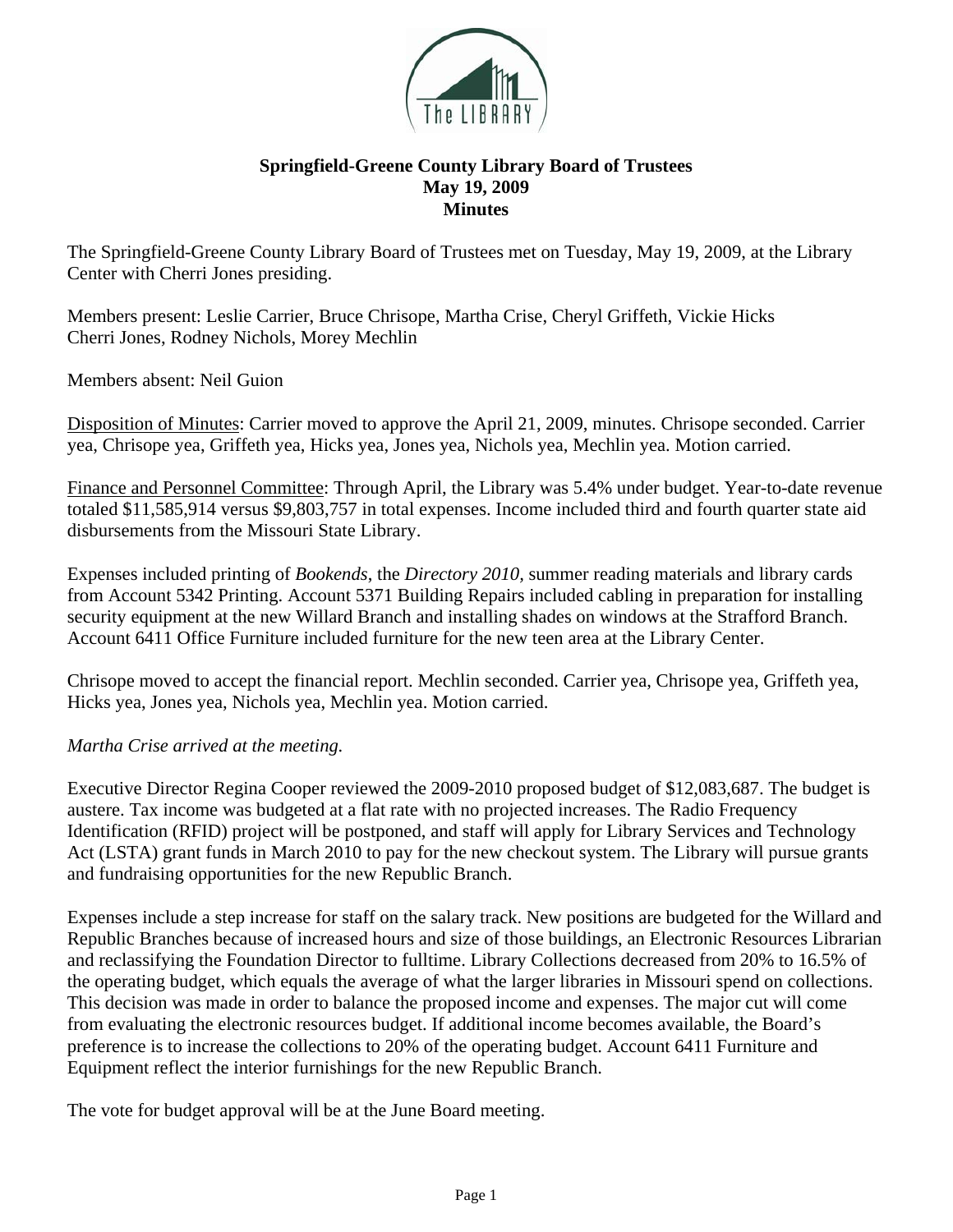The Finance and Personnel Committee discussed the annual evaluation process for the Executive Director. The evaluation should be conducted in July. However, since Cooper's hire date was January 1, the evaluation would only include six months. The Board will conduct a six-month review in July and revise the policy for the annual evaluation to January 1 to coincide with her anniversary date.

Buildings and Grounds Committee: Cooper will meet with Jodie Adams, Director of Parks and Recreation, in early June to discuss the total amount of space allocated to the Springfield-Greene County Library District in the proposed Dan Kinney Park on Blackman Road.

Cooper met with Fair Grove City officials to discuss the lease on the Fair Grove Branch which expires in December 2010. City officials indicated a desire to renew the lease with the Library.

The Ash Grove Branch lease terminates June 30, 2009. The lease included an automatic two-year renewal expiring May 31, 2011. Trustee Morey Mechlin urged the Board to continue reviewing locations for the branch since the current facility is not adequate to deliver the level of service the District is proud of offering.

The owner of a home directly behind the Brentwood Branch on Seminole Avenue contacted the Library about the possibility of selling the property to the Library for future expansion of the facility. Architect Jim Stufflebeam from Sapp Design Associates will assess the feasibility of using the property for parking or to expand the present building. The property would need to be rezoned, and the committee may request a commercial appraisal after reviewing the feasibility study.

The new Willard Branch will open on Monday, June 29, with grand opening events on Saturday, July 18.

The Library received a signed revision from contractor Don LaRue elevating the ceiling heights at the new Republic Branch with the contractor absorbing those costs. The committee expressed concerns over delays in the construction and overall documentation for the project. The branch should have been completed within 180 days of the effective date of the lease, and the estimated completion is now the second week in August.

Programs, Services and Technology Committee: Collection Services Manager Lisa Sampley gave an overview of the collection services process as part of the strategic planning reports. She will present a condensed report as part of the board education at the July meeting.

Circulation in April increased 7.8% with 329,099 materials circulating systemwide. Total branch traffic increased 15.4% with 165,656 patron visits. Systemwide, 1,782 groups used the meeting rooms with an attendance of 10,665. There were 301,804 searches from the Library's electronic products. The web server recorded a total of 895,954 page views by 88,279 visitors during April.

Report of the Director: The Friends of the Library Spring Book Sale totaled \$107,082.57. At their May meeting, the Friends approved \$38,000 for the new Willard Branch to pay for furnishing the Community Room, the teen area and the children's area. A reception was held in the teen area at the Library Center to recognize the Friends for their contributions in making that remodeling project possible.

Cooper has visited every branch since she became director and is almost finished visiting every department within the Library District. Her most recent visit was a tour of the Buildings and Grounds Department.

Cooper attended the Executive Briefing Breakfast at the Chamber of Commerce, and that group will have a family-oriented gathering at the Springfield Cardinals ball game on May 19.